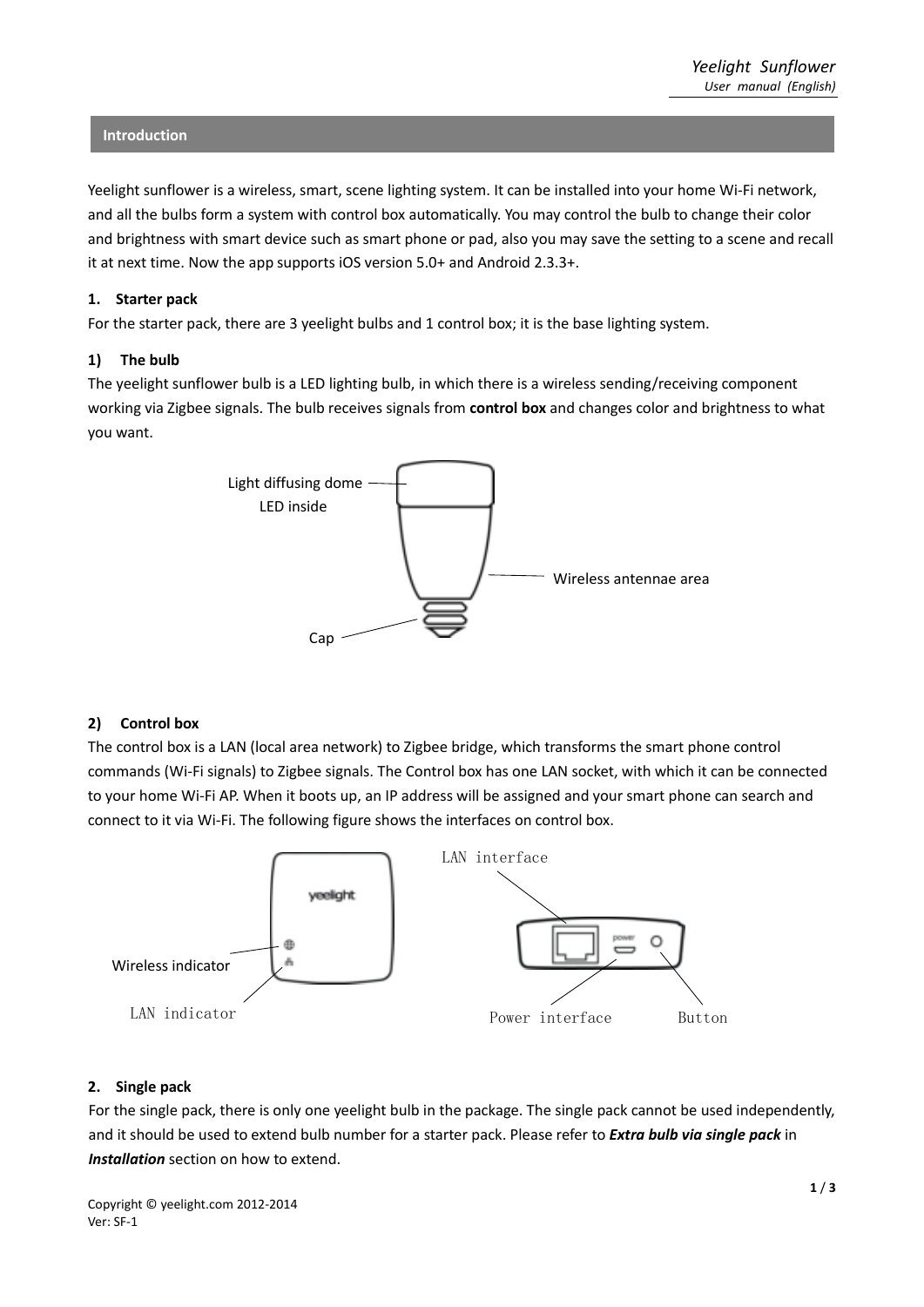# **Installation**

After you install all the components and system is running, a wireless binding between the bulb and control box is created. In this manual, there are also operations for you to unbind them.

### **1. Preparation**

- 1) There is a home Wi-Fi AP and your smart phone can connect to it;
- 2) Check the accessories, including LAN cable, an USB power cable and an USB power adapter.

# **2. Starter pack**

1) Plug LAN cable into LAN interface of your Wi-Fi AP, and plug another end into control box;

# 2) Plug in the power cable.

The LAN indicator on control box will fast flash for several times during network configuration, then slow flash for several times during booting. When it boots up, the LAN indicator is always on. During your control from smart phone, it will flash 3 times when it gets a command.

3) Screw the bulb into mount base, then turn on the power.

When bulb is turned on, and it transmits messages with control box, the wireless indicator on control box will show on.

### **3. Extra bulb via single pack**

Screw the bulb into mount base, then turn on the power. Refresh the list on smart phone, it will show new discovered bulbs.

If you have problems when install extra bulbs, especially when you get them from other control, try to restore bulb to factory setting, or put them closer to control box to get better wireless signal. About restoring to factory setting, see the operation in **advanced operation** section.

### **4. Advanced operation**

# 1) Restore control box to factory setting

Press down the button on control box and hold it for 10 seconds, then release it, both the LAN indicator and wireless indicator will fast flash for about 3 seconds. When all the 2 indicator LEDs shows on, the operation is done. The restore operation will clean the bind info on control box, so the bulb list will be swept, you should reinstall them. If the bulb is online when you do this operation, it also be restored to factory setting.

### 2) Restore bulb to factory setting

Keep your bulb on for at least 30s, then turn it off, now you can do the restore operation as following steps:

- i) Turn bulb on, when it's up and shows maximum white light, turn off immediately (less than 5 seconds);
- ii) Repeat above step for 3 times;
- iii) Then turn on the bulb again, you could see bulb shows red/green/blue/white, it means the